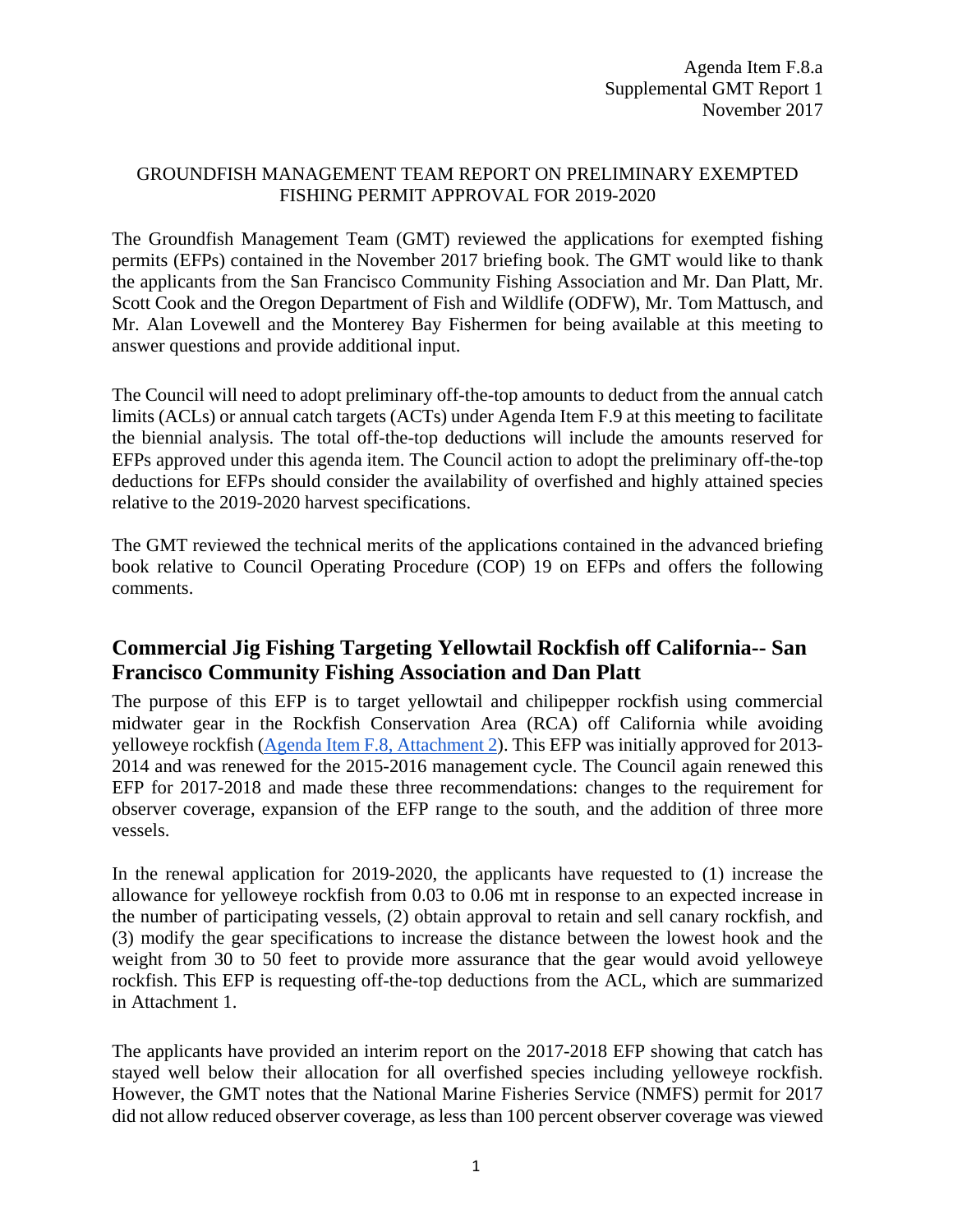as outside of the parameters of what could be allowed under an EFP. The EFP applicants have secured observer coverage for 2019-2020 through the West Coast Groundfish Observer Program (WCGOP). **The GMT sees technical merit in the EFP and recommends that it be forwarded for public review.**

### **Commercial Midwater Hook and Line Rockfish Fishing in the RCA off the Oregon Coast --Scott Cook & Oregon Department of Fish and Wildlife**

The purpose of this EFP is to test commercial midwater hook and line gear in the RCA off Oregon [\(Agenda Item F.8, Attachment 4\).](http://www.pcouncil.org/wp-content/uploads/2017/10/F8_Att4_Cook_App_NOV2017BB.pdf) The proposal will also test new electronic monitoring (EM) devices for vessels typically too small to be monitored with observers or current EM systems. The GMT is supportive of an EFP that proposes to test new small boat EM systems alongside human observers to collect information that will inform our ability to monitor smallboat fisheries, such as nearshore and recreational fisheries.

This EFP is requesting off-the-top deductions from the ACL. The applicant has done a thorough job of providing estimated harvest amounts for target and bycatch species. The applicants have proposed that some of the harvest amounts be taken from the non-trawl allocation while others be taken as off-the-top deductions from the ACL. Projected impacts have been provided for low and high estimates of potential fishing effort (20 or 30 fishing days, respectively). The GMT discussed the low and high effort estimates and the proposed rule for the Oregon long-leader sport fishery that prohibits the retention of lingcod, to minimize yelloweye impacts. Since this EFP would have 100 percent observer coverage, rather than prohibiting retention of lingcod, the GMT believes the low proposed lingcod set-aside of 0.1 mt should be sufficient to dissuade targeting of lingcod in order to minimize yelloweye rockfish bycatch.

The applicant indicates that coho and Chinook salmon could be encountered, but the EFP will ensure low catch by trolling at slower speeds than those that target salmon and using shrimp fly gear, which are less enticing to salmon. The GMT recommends that NMFS and the applicant work together to incorporate salmon mitigation measures (e.g., caps) if needed.

In summary, **the GMT sees technical merit in the EFP and recommends that it be forwarded for public review with the following modifications:**

- **1. All projected impacts be taken as off-the-top deductions from the ACL to reduce complexity.**
- **2. The cap for yelloweye rockfish be no higher than the low effort projection (0.13 mt), which the GMT believes will provide enough fish to prosecute the EFP.**
- **3. The applicants work with NMFS to incorporate salmon mitigation measures (e.g., caps) if needed.**

## **Chilipepper and Yellowtail Rockfish Recreational Long-Leader Gear off California -- Tom Mattusch**

The purpose of this EFP [\(Agenda Item F.8, Attachment 5\)](http://www.pcouncil.org/wp-content/uploads/2017/10/F8_Att5_Mattusch_App_NOV2017BB.pdf) is to test a similar recreational gear configuration developed and tested in the Recreational Fishing Alliance EFP off Oregon and the EFP currently being tested for commercial use in the San Francisco Community Fishing Association EFP. As proposed in the other midwater EFP's, this proposal would target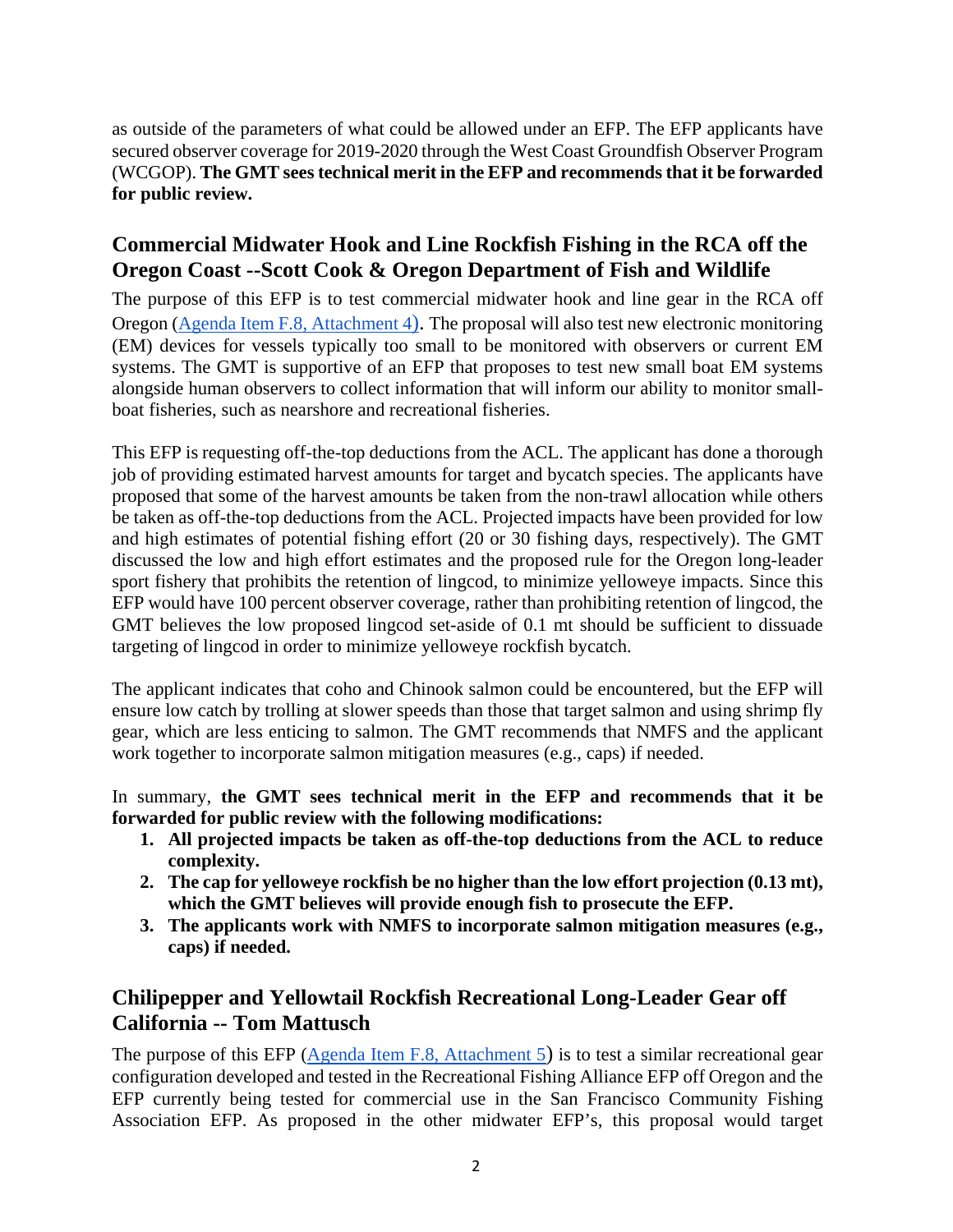yellowtail and chilipepper rockfish, which are underutilized in the California recreational fishery but not accessible to recreational anglers due to their locations in the RCAs and Cowcod Conservation Areas.

Initially, the application for this EFP was somewhat incomplete, particularly in terms of providing estimates of projected impacts for target and bycatch species and uncertainty with how the applicant would obtain at-sea fishery monitoring. The GMT had the opportunity to discuss these issues one-on-one with the applicant and have worked with him to provide updated preliminary projected impacts. However, the GMT still has concerns about the EFP application and the ability to obtain observer coverage. As a reminder, guidance from NMFS is that 100 percent observer coverage is required for EFP. **The GMT recommends that this EFP be moved forward for public review with the caveat that the applicant provides an update on observer coverage in time for Council final action in June 2018**.

## **Monterey Bay Fishermen Exempted Fishing Permit--Alan Lovewell**

The purpose of this EFP [\(Agenda Item F.8, Supplemental Attachment 7\)](https://www.pcouncil.org/wp-content/uploads/2017/11/F8_Sup_Att7_MontBayEFP_NOV2017BB.pdf) is to assess the feasibility of a midwater gear type to target chilipepper rockfish in the non-trawl RCA off central California. This EFP proposes to use salmon gurdies rigged with between 500 and 750 hooks per line with the hooks 50 to 60 feet off the bottom. The GMT was somewhat concerned with the number of hooks proposed, but we learned from the applicant that the number of hooks was based on past EFPs [\(Agenda Item, I.6.a Attachment 1, March 2008\)](https://www.pcouncil.org/bb/2008/0908/I6a_ATT1_0908.pdf) which also used 500 to 750 hooks on similar gear.

The application described that fishing would occur at least 1 fathom off the bottom; however, the applicant clarified that *the weight itself* would be 1 fathom off the bottom, with the hooks proposed to be at least 30 feet above the weight. This gear set-up is similar to the San Francisco Community Association/Platt EFP, which has effectively avoided overfished species since its inception.

As described in the application, this EFP was initially intended to rely solely on EM using a type of small camera that is not a NMFS-approved system. The GMT has concerns that EM alone would not be sufficient for EFP vessels fishing in the RCA. In addition, many on the GMT were not familiar with the type of electronic device proposed. After discussion with the applicant, we learned that the WCGOP is exploring potential use of the Flywire EM system [\(http://www.flywirecameras.com/fishingem/\)](http://www.flywirecameras.com/fishingem/) on small vessels, including in the Cook and ODFW EFP above, and that the applicant would be willing to take Federal observers alongside EM to gather meaningful information and meet the requirement for full observer coverage. The GMT understands that the cost associated with observer coverage may be a barrier to small vessels and new entrants, and discussed the benefits of this EFP to test the utility of EM on small vessels in the future.

#### **The GMT sees there is technical merit in the EFP and recommends that it be forwarded for public review, with the following modifications:**

**1. The EFP applicant revise the application to provide 100 percent observer coverage to compare to data collected by EM.**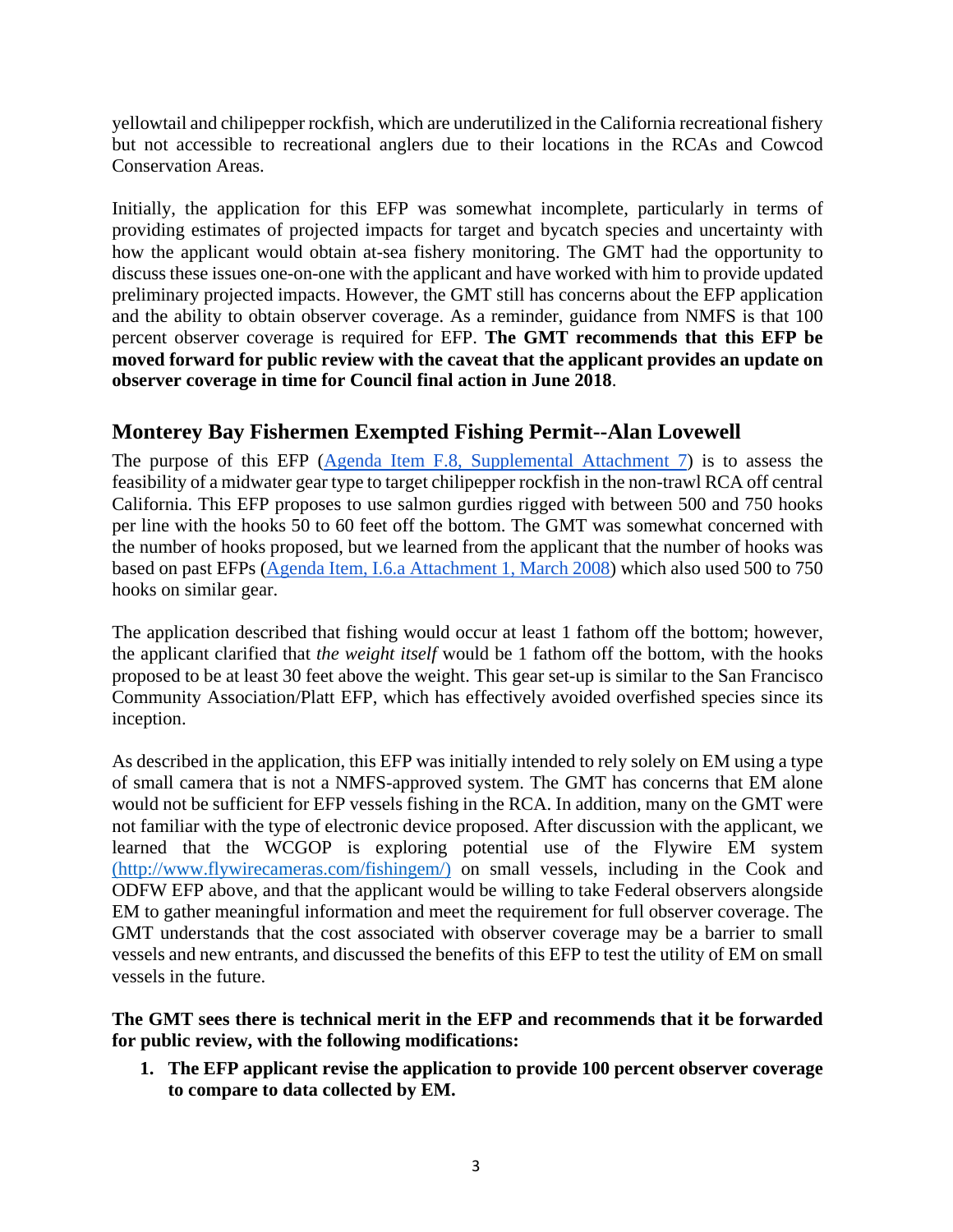**2. The applicant revise the EFP application to provide a better description of the gear and the depth where the weight and fishing hooks will be deployed.**

## **Consideration of EFPs, as a whole**

The GMT provides Table 1 with a summary of these four EFPs. All of these EFPs require some allocation of target and overfished species. These requests are summarized in Table 2 for Council consideration. Based on Council action under this agenda item, the GMT will include any deductions from the ACL for EFPs approved in our F.9 statement on off-the-top deductions.

All EFPs considered here may encounter endangered salmon stocks, and as such **the GMT recommends that all applicants work with NMFS to incorporate salmon mitigation measures (e.g., caps) if needed.**

In general, based on technical merit, and the requirements outlined in COP 19, the GMT recommends that the Council consider forwarding these EFP proposals for public review. However, the GMT has very strong concerns about the workload associated with permitting and implementing all of these EFPs for 2019-2020, given limited NMFS staff, the focus on the 2019- 2020 harvest specifications process, and other groundfish rulemaking items already in the queue.

# **GMT Recommendations:**

- **1. The GMT sees technical merit in the San Francisco Community Fishing Association/Platt EFP and recommends that it be forwarded for public review.**
- **2. The GMT sees technical merit in the ODFW/Scott EFP and recommends that it be forwarded for public review with the following modifications:**
	- **a. All projected impacts be taken as off-the-top deductions from the ACL to reduce complexity.**
	- **b. The cap for yelloweye rockfish be no higher than the low effort projection (0.13 mt) which the GMT believes will provide enough fish to prosecute the EFP.**
- **3. The GMT recommends that Mattusch EFP be moved forward for public review with the caveat that the applicant provides an update on observer coverage in time for Council final action in June 2018.**
- **4. The GMT sees there is technical merit in the Lovewell EFP and recommends that it be forward for public review, with the following modifications:**
	- **a. The EFP applicant revise the application to provide 100 percent observer coverage to compare to data collected by EM.**
	- **b. The applicant revise the EFP application to provide a better description of the gear and the depth where the weight and fishing hooks will be deployed.**
- **5. The GMT recommends that all applicants work with NMFS to incorporate salmon mitigation measures (e.g., caps) if needed.**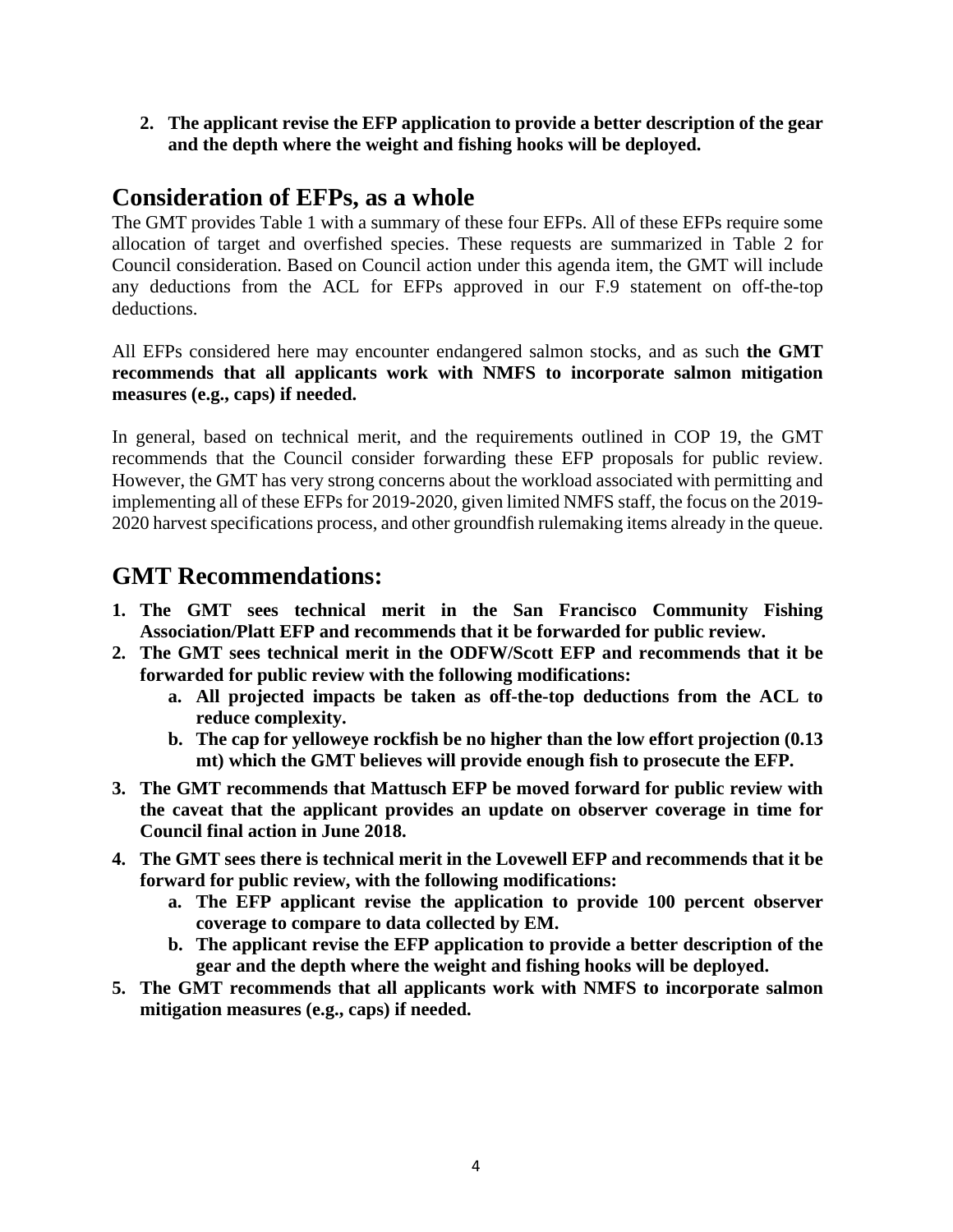# **Table 1. Summary of EFP applications.**

| <b>Brief</b><br><b>Description/Title</b>             | <b>Yellowtail RF Jig Fishing</b><br>off CA (Platt/Emley)                                                                                                                                                                                                       | Comm. Midwater Hook &<br>Line Rockfish in RCA off<br>OR (Cook/ODFW)                                                                                                                                                                                                                                                                       | Rec Chilipepper/<br><b>Yellowtail RF longleader</b><br>gear (Mattusch)                                                                                                                                        | <b>Commerical Mid-Water</b><br><b>Chilipepper (Lovewell)</b>                                                                                                                                                                                                                                                                                                                                                                                                                                                                                                |  |  |  |
|------------------------------------------------------|----------------------------------------------------------------------------------------------------------------------------------------------------------------------------------------------------------------------------------------------------------------|-------------------------------------------------------------------------------------------------------------------------------------------------------------------------------------------------------------------------------------------------------------------------------------------------------------------------------------------|---------------------------------------------------------------------------------------------------------------------------------------------------------------------------------------------------------------|-------------------------------------------------------------------------------------------------------------------------------------------------------------------------------------------------------------------------------------------------------------------------------------------------------------------------------------------------------------------------------------------------------------------------------------------------------------------------------------------------------------------------------------------------------------|--|--|--|
| <b>GENERAL INFORMATION</b>                           |                                                                                                                                                                                                                                                                |                                                                                                                                                                                                                                                                                                                                           |                                                                                                                                                                                                               |                                                                                                                                                                                                                                                                                                                                                                                                                                                                                                                                                             |  |  |  |
| <b>Proposed</b><br>geographic area for<br><b>EFP</b> | Point San Pedro to the<br>OR/CA border, between 35<br>and 150 fm                                                                                                                                                                                               | OR coast, 30 to 100 fm                                                                                                                                                                                                                                                                                                                    | off CA coast, Newport to OR<br>border; 65-100 fm                                                                                                                                                              | Central CA at depths of 80-120 fm-<br>within the non-trawl RCA                                                                                                                                                                                                                                                                                                                                                                                                                                                                                              |  |  |  |
| Proposed number<br>of participants                   | 4 vessels, 2 out of San<br>Francisco, 1 out of Ft.<br>Bragg, 1 out of Crescent<br>City                                                                                                                                                                         | 3-5 vessels from as many OR<br>ports as possible                                                                                                                                                                                                                                                                                          | 10 vessels                                                                                                                                                                                                    | up to 10 but no less than 5 vessels                                                                                                                                                                                                                                                                                                                                                                                                                                                                                                                         |  |  |  |
| <b>Gear Type</b>                                     | up to 4 lines; each line has<br>tuna cord mainline, float at<br>least 3.5 in in diameter, 25-<br>50 hooks, total of no more<br>than 100 hooks, spaced 1-3<br>feet apart; vertical gear,<br>with minimum of 30 feet<br>between weight and lowest<br>hook or jig | trolled longline gear. 1 or 2<br>steel salmon troll wires<br>attached to the vessel's gurdies;<br>breakaway, salmon troll cannon<br>ball (35 lbs); at least 40 feet<br>between cannon ball and<br>mainline; 1 or 2 monofilament<br>mainlines, with 25-125<br>gangions/leaders and hooks;<br>float attached to terminal end of<br>mainline | similar to "Holloway Gear,"<br>minimum 30 feet between<br>sinker and hooks. float<br>affixed to the upper end of<br>leader, small plastic works,<br>grubs, or shrimp flies, 2<br>hooks per line (current reg) | gear operates in the mid-water<br>column. salmon gurdies on both<br>sides of the vessel with stops<br>~every 3 fathoms. Fly line with a<br>maximum of 500-750 hooks per set<br>attached to wire. gear lowered no<br>closer than 1 fm off the bottom.<br>three or four sets per trip. Mainline<br>consists of shrimp flies attached to<br>gangions with swivels. hooks are<br>spaced approx. 18-30" apart. floats<br>are spaced throughout the mainline<br>to reduce sagging. Vertical test<br>lines will be deployed prior to<br>setting the longline gear. |  |  |  |
| <b>Proposed target</b><br>species                    | yellowtail RF, Minor shelf<br>RF S (which includes YT).<br>chilipepper, widow RF                                                                                                                                                                               | yellowtail, widow, canary RF                                                                                                                                                                                                                                                                                                              | chilipepper and yellowtail<br>RF,                                                                                                                                                                             | chilipepper                                                                                                                                                                                                                                                                                                                                                                                                                                                                                                                                                 |  |  |  |
| <b>Proposed time</b><br>frame                        | 2 more years                                                                                                                                                                                                                                                   | throughout the year, 2 years                                                                                                                                                                                                                                                                                                              | 1 year, with possible renewal<br>for 2019; fishing to take<br>place April - Dec (normal<br>fishing season)                                                                                                    | 2 years, 2019-2020                                                                                                                                                                                                                                                                                                                                                                                                                                                                                                                                          |  |  |  |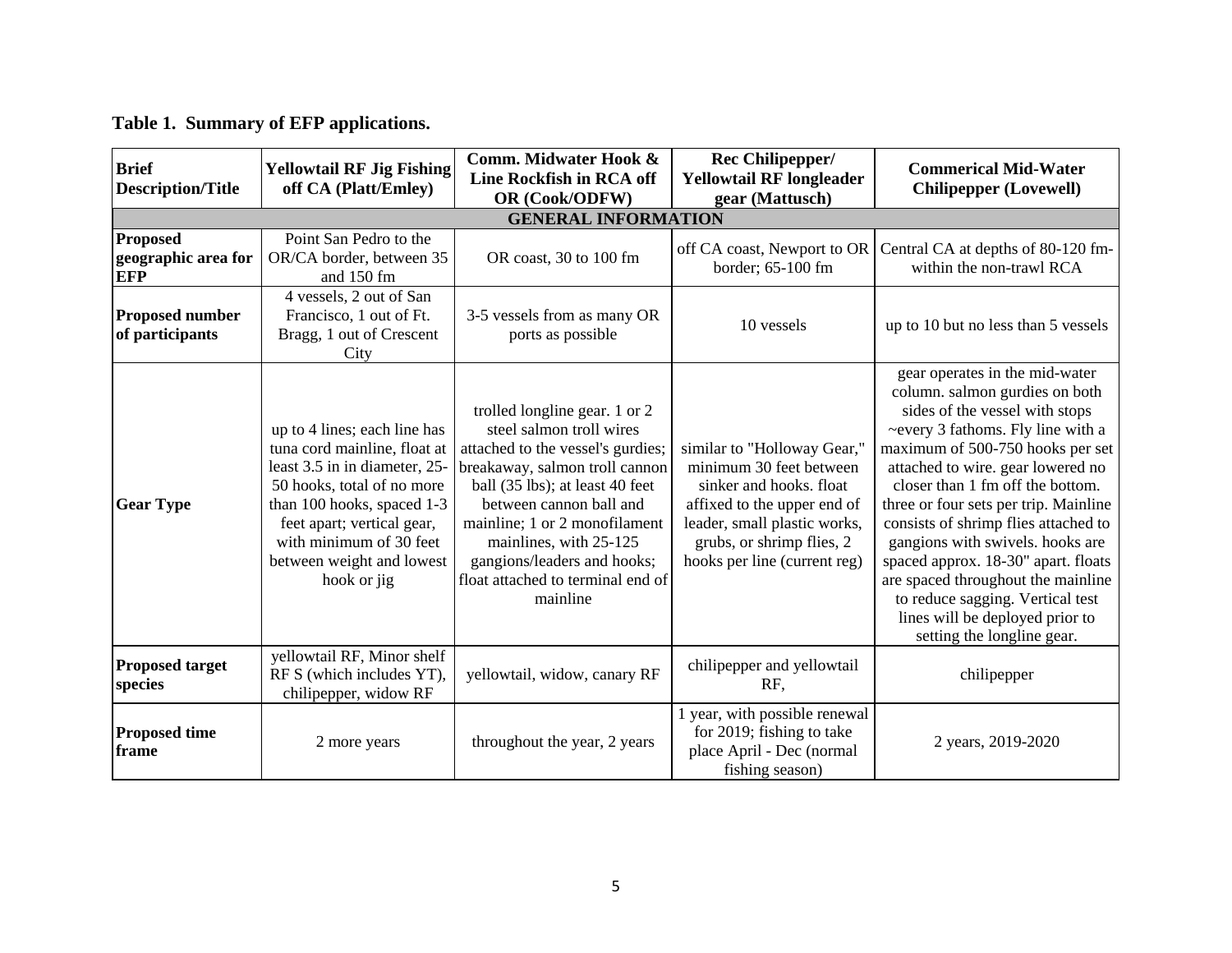**Table 1. Applicants requested set-aside amounts.**

| <b>Species</b>           | Area                                           | Yellowtail<br><b>RF Jig</b><br><b>Fishing off</b><br><b>CA</b><br>(Platt/Emley) | Comm.<br><b>Midwater Hook</b><br>& Line Rockfish<br>in RCA off OR<br>(Cook/ODFW) | Rec<br>Chilipepper/<br><b>Yellowtail RF</b><br>longleader gear<br>(Mattusch) | <b>Commerical</b><br>Mid-Water<br><b>Chilipepper</b><br>(Lovewell) | <b>EFP</b> Total |
|--------------------------|------------------------------------------------|---------------------------------------------------------------------------------|----------------------------------------------------------------------------------|------------------------------------------------------------------------------|--------------------------------------------------------------------|------------------|
| Arrowtooth flounder      | Coastwide                                      |                                                                                 | 0.1                                                                              |                                                                              |                                                                    | 0.1              |
| Big skate                | Coastwide                                      |                                                                                 | 0.1                                                                              |                                                                              |                                                                    | 0.1              |
| <b>Black</b>             | N of 46°16' N. lat.                            |                                                                                 | $\overline{0}$                                                                   |                                                                              |                                                                    | $\overline{0}$   |
| <b>Black</b>             | 46°16' N. lat. to 42° N. lat.                  | $\mathbf{1}$                                                                    | 0.5                                                                              |                                                                              |                                                                    | 1.5              |
| <b>Black</b>             | S of 42° N. lat.                               |                                                                                 | $\overline{0}$                                                                   |                                                                              |                                                                    | $\Omega$         |
| Bocaccio                 | S of 40°10' N. lat.                            | 10                                                                              | $\overline{0}$                                                                   | 0.91                                                                         | 3.3                                                                | 14.21            |
| Cabezon                  | 46°16' to 42° N. lat.                          |                                                                                 | 0.1                                                                              |                                                                              |                                                                    | 0.1              |
| Cabezon                  | S of 42° N. lat.                               |                                                                                 | $\overline{0}$                                                                   |                                                                              |                                                                    | $\overline{0}$   |
| California scorpionfish  | S of 34°27' N. lat.                            |                                                                                 | $\overline{0}$                                                                   |                                                                              |                                                                    | $\overline{0}$   |
| Canary rockfish          | Coastwide                                      |                                                                                 | 10                                                                               | 0.04                                                                         |                                                                    | 12.04            |
| Chilipepper              | S of 40°10' N. lat.                            | 30                                                                              | $\overline{0}$                                                                   | 0.59                                                                         | 30                                                                 | 60.59            |
| COWCOD                   | S of 40°10' N. lat.                            | 0.015                                                                           | $\overline{0}$                                                                   |                                                                              | 0.015                                                              | 0.03             |
| Darkblotched rockfish    | Coastwide                                      | 0.1                                                                             | 0.1                                                                              |                                                                              | 0.4                                                                | 0.6              |
| Dover sole               | Coastwide                                      |                                                                                 | 0.1                                                                              |                                                                              |                                                                    | 0.1              |
| English sole             | Coastwide                                      |                                                                                 | 0.1                                                                              |                                                                              |                                                                    | 0.1              |
| Lingcod                  | N of 40°10' N. lat.                            | 1.5                                                                             | 0.1                                                                              |                                                                              |                                                                    | 1.6              |
| Lingcod                  | $\overline{S}$ of 40 $\overline{O}$ 0' N. lat. |                                                                                 | $\overline{0}$                                                                   |                                                                              |                                                                    | $\overline{0}$   |
| Longnose skate           | Coastwide                                      |                                                                                 | 0.1                                                                              |                                                                              |                                                                    | 0.1              |
| Longspine thornyhead     | N of 34°27' N. lat.                            |                                                                                 | $\overline{0}$                                                                   |                                                                              |                                                                    | $\overline{0}$   |
| Longspine thornyhead     | S of 34°27' N. lat.                            |                                                                                 | $\overline{0}$                                                                   |                                                                              |                                                                    | $\overline{0}$   |
| Nearshore rockfish north | N of 40°10' N. lat.                            |                                                                                 | 0.5                                                                              |                                                                              |                                                                    | 0.5              |
| Nearshore rockfish south | S of 40°10' N. lat.                            |                                                                                 | $\overline{0}$                                                                   | 0.04                                                                         |                                                                    | 0.04             |
| Shelf rockfish north     | N of 40°10' N. lat.                            | 3                                                                               | 1.5                                                                              |                                                                              |                                                                    | 4.5              |
| Shelf rockfish south     | S of 40°10' N. lat.                            | 30                                                                              | $\overline{0}$                                                                   | 0.08                                                                         |                                                                    | 30.08            |
| Slope rockfish north     | N of 40°10' N. lat.                            | $\mathbf{1}$                                                                    | 0.5                                                                              |                                                                              |                                                                    | 1.5              |
| Slope rockfish south     | S of 40°10' N. lat.                            | $\mathbf{1}$                                                                    | $\overline{0}$                                                                   | 0.01                                                                         |                                                                    | 1.01             |
| Other fish               | Coastwide                                      |                                                                                 | 0.1                                                                              |                                                                              |                                                                    | 0.1              |
| Other flatfish           | Coastwide                                      |                                                                                 | 0.1                                                                              |                                                                              |                                                                    | 0.1              |
| Pacific cod              | Coastwide                                      |                                                                                 | 0.1                                                                              |                                                                              |                                                                    | 0.1              |